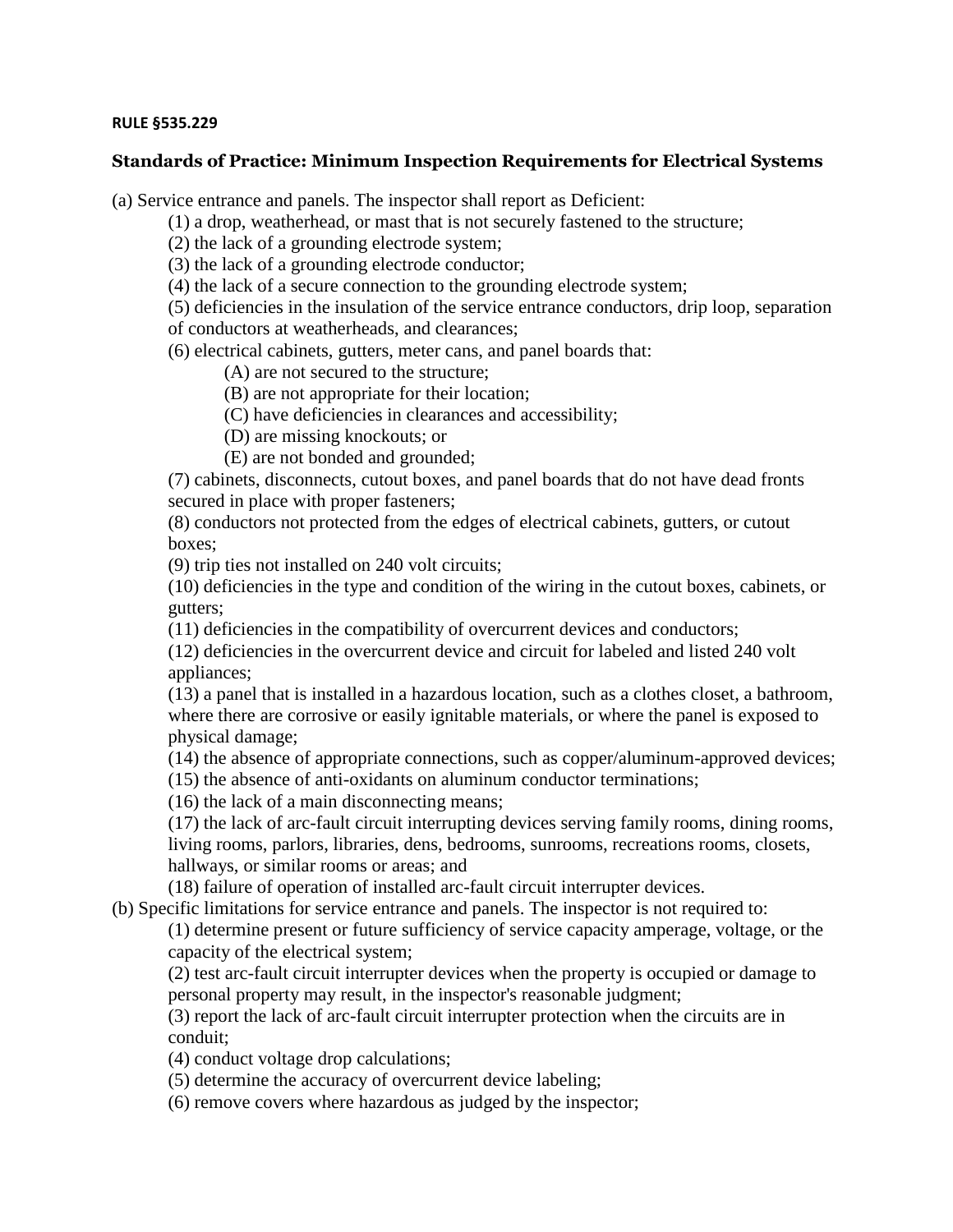(7) verify the effectiveness of overcurrent devices; or

(8) operate overcurrent devices.

(c) Branch circuits, connected devices, and fixtures. The inspector shall:

(1) report the type of branch circuit conductors;

(2) manually test the accessible smoke alarms by use of the manufacturer's approved test

or by the use of canned smoke; and

(3) report as Deficient:

(A) the lack of ground-fault circuit interrupter protection in all:

(i) bathroom receptacles;

(ii) garage receptacles;

(iii) outdoor receptacles;

(iv) crawl space receptacles;

(v) unfinished basement receptacles;

(vi) kitchen countertop receptacles; and

(vii) laundry, utility, and wet bar sink receptacles located within 6 feet of the outside edge of a laundry, utility, or wet bar sink; and

(B) the failure of operation of ground-fault circuit interrupter protection devices;

(C) receptacles that:

(i) are damaged;

(ii) are inoperative;

(iii) have incorrect polarity;

(iv) are not grounded, if applicable;

(v) display evidence of arcing or excessive heat;

(vi) are not securely mounted; or

(vii) have missing or damaged covers;

(D) switches that:

(i) are damaged;

(ii) are inoperative;

(iii) display evidence of arcing or excessive heat;

(iv) are not securely mounted; or

(v) have missing or damaged covers;

(E) deficiencies in or absences of conduit, where applicable;

(F) appliances and metal pipes that are not bonded or grounded;

(G) deficiencies in wiring, wiring terminations, junctions, junction boxes, devices, and fixtures, including improper location;

(H) the lack of equipment disconnects;

(I) the absence of appropriate connections, such as copper/aluminum approved devices, if branch circuit aluminum conductors are discovered in the main or subpanel based on a random sampling of accessible receptacles and switches;

(J) improper use of extension cords;

(K) deficiencies in smoke alarms that are not connected to a central alarm system; and

(L) the lack of smoke alarms:

(i) in each sleeping room;

(ii) outside each separate sleeping area in the immediate vicinity of the sleeping rooms; and